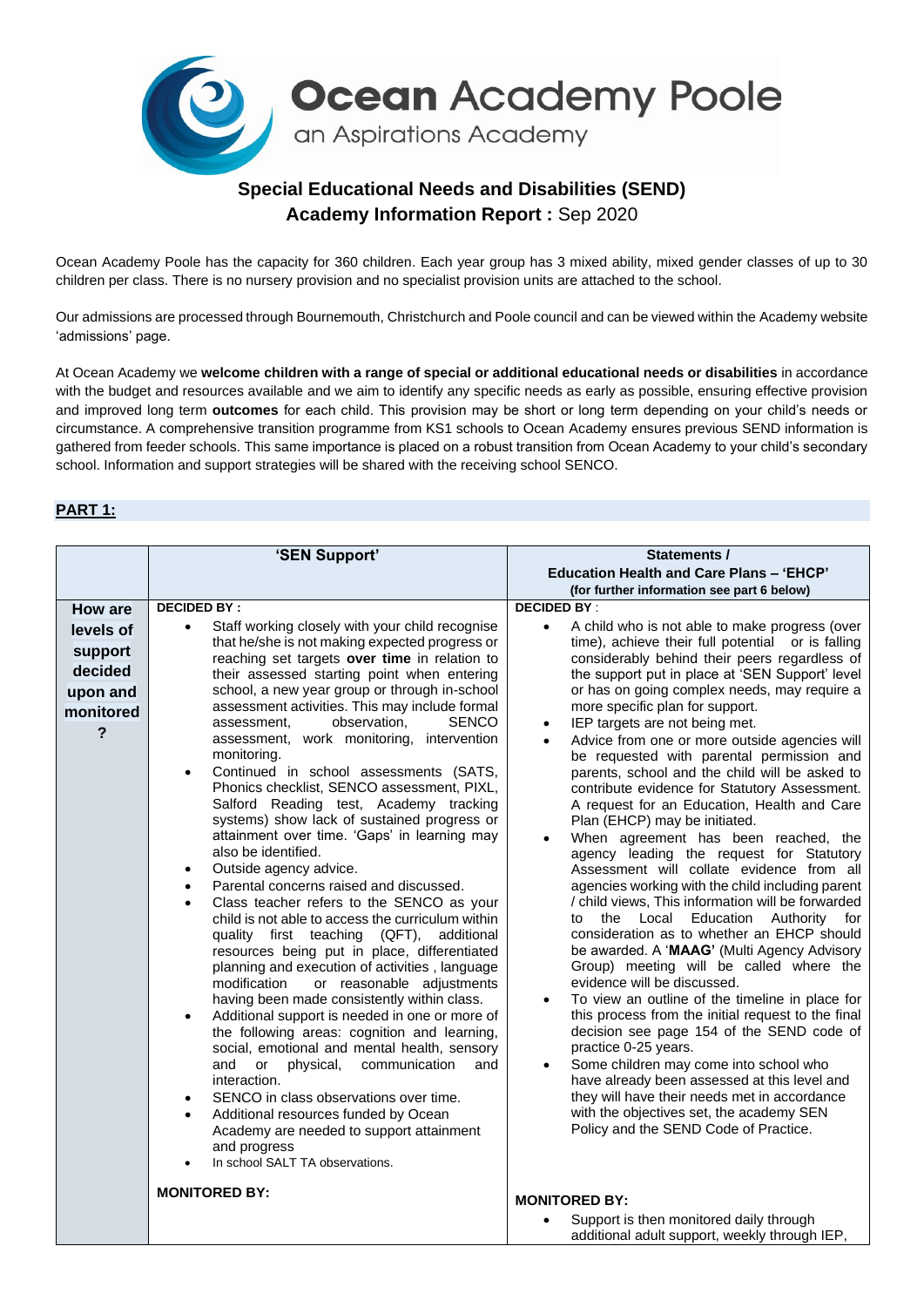### LOOKED AFTER CHILD (LAC):

- A child is most often 'Looked After' by the Local Authority because the child's parents or the people who have parental responsibilities and rights to look after the child are unable to care for him/her.
- Your child will have a detailed Care Plan which includes all aspects of their care and education. School will have designated teachers responsible for making sure the relevant parts of the plan are supported whilst the child is in school.
- Your child's support package will be monitored within school assessment and tracking procedures and also at regular meetings chaired by an Independent Reviewing Officer (IRO) whereby all agencies / carers working with the child will be invited to participate.
- Funding is supplied to school to help implement the necessary support package (£2,345 per year) and alongside funding from the school budget, each child will have their needs addressed. This funding is called 'Pupil Premium' funding.

Should a child who is 'Looked After' have SEND needs also, they will have their needs met in accordance with the academy SEND policy. There will also be additional procedures in place to ensure they reach their full potential in academic, social and emotional areas.

### FACILITIES FOR CHILDREN WITH DISABILITIES:

Ocean Academy is committed to making any reasonable adjustment necessary within the physical and funding resources it has available to ensure full access to all learning and social opportunities.

- There are 4 toilets with disability access
- Ground floor access from outside to inside the school is not an issue as the building meets the requirements in design. The upper floor is accessed by a wheelchair friendly lift and there is suitable equipment (chair lift) to use in case of fire on each landing.
- Hand rails are situated in the toilets and on the stairs.
- Teaching Assistants are available when necessary to assist with physio and occupational therapy in line with an EHCP requirements and funding.
- Chairs and tables are adapted when necessary or specialist equipment used following the advice of trained professionals.
- Close working relationship with Poole Hospital Children's Therapy Services,
- Wide corridors however these can become quite busy and are used for additional learning support (groups of children working around tables in the corridor).
- Soundproofing to the hall and library.
- Physical classroom consideration is given to allow best accessibility for a child with disabilities although classrooms are quite small.
- Adapted writing / recording resources (pens, computers, slopes, pencil, font size etc.) are used where appropriate.

### **PART 2:**

At Ocean Academy, we believe that effective teaching and learning should come as a result of quality first teaching where planning, scaffolding, resourcing and intervention (which is closely monitored by all staff) is paramount. Our teachers use a range of multisensory approaches to learning and provide practical activities to support this further. Our curriculum is carefully considered to support all areas of child development. We follow the 'Jigsaw' PSHE scheme and our assembly themes reflect this and celebrate the achievement and efforts of our children. Playground Buddies and Peer Mediators, ELSA and Pastoral alongside a high ratio of adults being visible and outside at playtimes, support social and emotional development.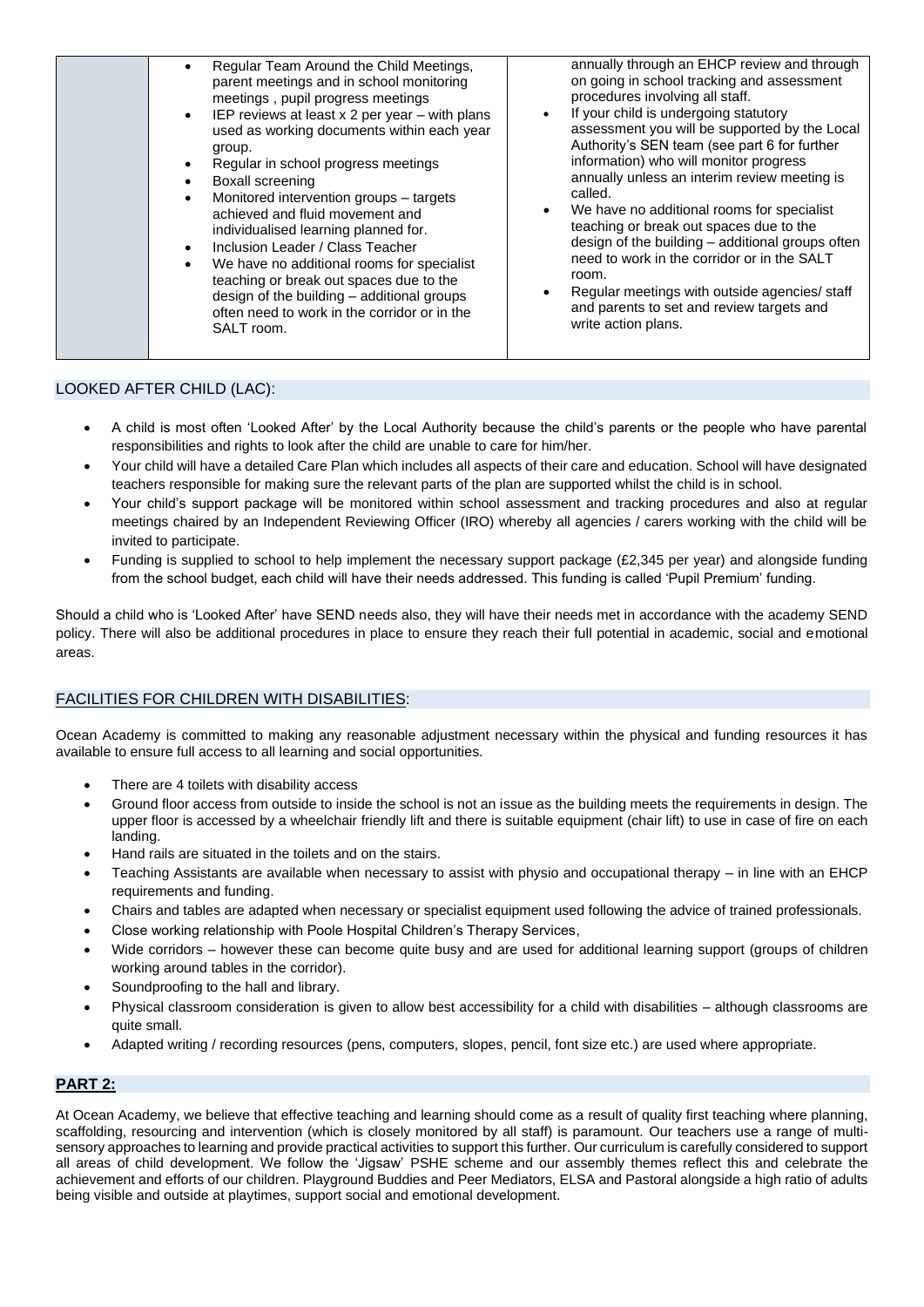Following whole staff involvement in the consistent tracking of progress and attainment, the following table shows how funding may be put in place to provide additional resources for any child who has been identified as not being able to access a broad and balanced curriculum within usual classroom practices or is not reaching their full potential at any given moment in time. Support under the term **'SEN Support'** may be short or long term depending on a child's needs, learning profile or circumstances:

| ACADEMY FUNDED OR ACCESSED ADDITIONAL RESOURCES OFFERED:                                                                                                                                                                                                                                                                                                                                                                                                                                                    |                                                                                                                                                                                                                                                                                                                                                                                                                                                |                                                                                                                                                                                                                                                                                                                                                                                                                                                                                                                                                                                                                                                                                                                                                                                                                                                                                                                                                                                                                                                                                                                                       |  |  |  |  |  |
|-------------------------------------------------------------------------------------------------------------------------------------------------------------------------------------------------------------------------------------------------------------------------------------------------------------------------------------------------------------------------------------------------------------------------------------------------------------------------------------------------------------|------------------------------------------------------------------------------------------------------------------------------------------------------------------------------------------------------------------------------------------------------------------------------------------------------------------------------------------------------------------------------------------------------------------------------------------------|---------------------------------------------------------------------------------------------------------------------------------------------------------------------------------------------------------------------------------------------------------------------------------------------------------------------------------------------------------------------------------------------------------------------------------------------------------------------------------------------------------------------------------------------------------------------------------------------------------------------------------------------------------------------------------------------------------------------------------------------------------------------------------------------------------------------------------------------------------------------------------------------------------------------------------------------------------------------------------------------------------------------------------------------------------------------------------------------------------------------------------------|--|--|--|--|--|
| Pastoral Support<br>Mrs A Simpson                                                                                                                                                                                                                                                                                                                                                                                                                                                                           | <b>ELSA</b><br>(Emotional Literacy Support<br>Assistant)<br>Mrs R Cobb<br>A waiting list is currently in place<br>due to high demand across the                                                                                                                                                                                                                                                                                                | Inclusion & Family Services<br>CYP&L<br><b>Dolphin Centre</b><br>Poole<br><b>BH15 1SA</b><br>01202 262261                                                                                                                                                                                                                                                                                                                                                                                                                                                                                                                                                                                                                                                                                                                                                                                                                                                                                                                                                                                                                             |  |  |  |  |  |
| Programmed intervention<br>groups as directed by the<br>class teacher<br>Attendance Officer and welfare<br>team<br>Parent Liaison via school                                                                                                                                                                                                                                                                                                                                                                | school.<br>Additional Teaching Assistants in<br>class working 1:1 or with small<br>group - where an EHCP is in place<br>Fluid and individualised intervention<br>groups<br>Speech and Language therapy                                                                                                                                                                                                                                         | Teaching Assistants available for physiotherapy, social<br>development, motor skills programmes - where an<br>EHCP is in place and funding secures this<br>Additional resources are provided as needed - in line<br>with reasonable adjustments and budget available<br>TAs and resources available to support a sensory diet                                                                                                                                                                                                                                                                                                                                                                                                                                                                                                                                                                                                                                                                                                                                                                                                         |  |  |  |  |  |
| office                                                                                                                                                                                                                                                                                                                                                                                                                                                                                                      | trained Teaching Assistant works in<br>school weekly                                                                                                                                                                                                                                                                                                                                                                                           | - where an EHCP is in place and funding secures this                                                                                                                                                                                                                                                                                                                                                                                                                                                                                                                                                                                                                                                                                                                                                                                                                                                                                                                                                                                                                                                                                  |  |  |  |  |  |
| <b>Social Stories</b><br>IEPs written and monitored                                                                                                                                                                                                                                                                                                                                                                                                                                                         | Friendship groups<br>Additional outside agency referral                                                                                                                                                                                                                                                                                                                                                                                        | 'Drop In' Session for parents with the school nurse<br>Adaptations to the school environment - visual                                                                                                                                                                                                                                                                                                                                                                                                                                                                                                                                                                                                                                                                                                                                                                                                                                                                                                                                                                                                                                 |  |  |  |  |  |
| regularly                                                                                                                                                                                                                                                                                                                                                                                                                                                                                                   | and support                                                                                                                                                                                                                                                                                                                                                                                                                                    | displays, picture cues, colour, texture, calming etc                                                                                                                                                                                                                                                                                                                                                                                                                                                                                                                                                                                                                                                                                                                                                                                                                                                                                                                                                                                                                                                                                  |  |  |  |  |  |
| These resources could be<br>accessed through or<br>because:                                                                                                                                                                                                                                                                                                                                                                                                                                                 | The responsibility of<br>implementing and delivering<br>these resources is:                                                                                                                                                                                                                                                                                                                                                                    | Impact and outcomes are monitored by:                                                                                                                                                                                                                                                                                                                                                                                                                                                                                                                                                                                                                                                                                                                                                                                                                                                                                                                                                                                                                                                                                                 |  |  |  |  |  |
| Initial in class<br>$\bullet$<br>observation by the<br>SENCO leading to<br>discussions with the<br>Parent or Carer and<br>class teacher<br>Referral to the<br>SENCO by any<br>relevant member of<br>staff who has been<br>working closely with<br>your child over time<br>Advice from an<br>outside agency<br>Your child is not<br>meeting expected<br>targets / progress<br>over time and has<br>been identified<br>through staff<br>monitoring /<br>assessment<br>Following<br>parent/carer<br>discussion | SENCO will over -see<br>$\bullet$<br>which children access<br>which groups<br><b>SALT TA</b><br>Class teacher / identified<br>TAs responsibility to over-<br>see impact and share with<br>SENCO.<br>The Senior Leadership<br>$\bullet$<br>Team (SLT) will discuss<br>impact with staff at regular<br>progress meetings<br>Parents should endeavour<br>to support the strategies<br>put in place at home to<br>ensure continuity of<br>support. | By the class teacher in response to AFL<br>$\bullet$<br>(Assessment for Learning), tracking processes<br>and regular meetings.<br>Level of progress which is reviewed formally<br>every term by the class teacher, Year Leader<br>and a member of the Senior Leadership<br>Team.<br>End of Key Stage 2 tests assess all children<br>who are required to be formally assessed<br>using Standard Assessment Tests (SATs).<br>This is not always the case if children are<br>working significantly below the level of the<br>test.<br>Intervention record sheets which identify an<br>entrance and exit score to show progress<br>Child achieving potential.<br>$\bullet$<br>Movement within the SEN register<br>$\bullet$<br>Child's and parent's views recognise progress<br>$\bullet$<br>made<br>Set IEP/EHCP targets are reached<br>$\bullet$<br>consistently<br>No longer requiring additional resources /<br>$\bullet$<br>support<br>'Gaps' in learning or development are closing.<br>$\bullet$<br>Child demonstrating they are socially and<br>$\bullet$<br>emotionally able to access peer play and<br>activities successfully. |  |  |  |  |  |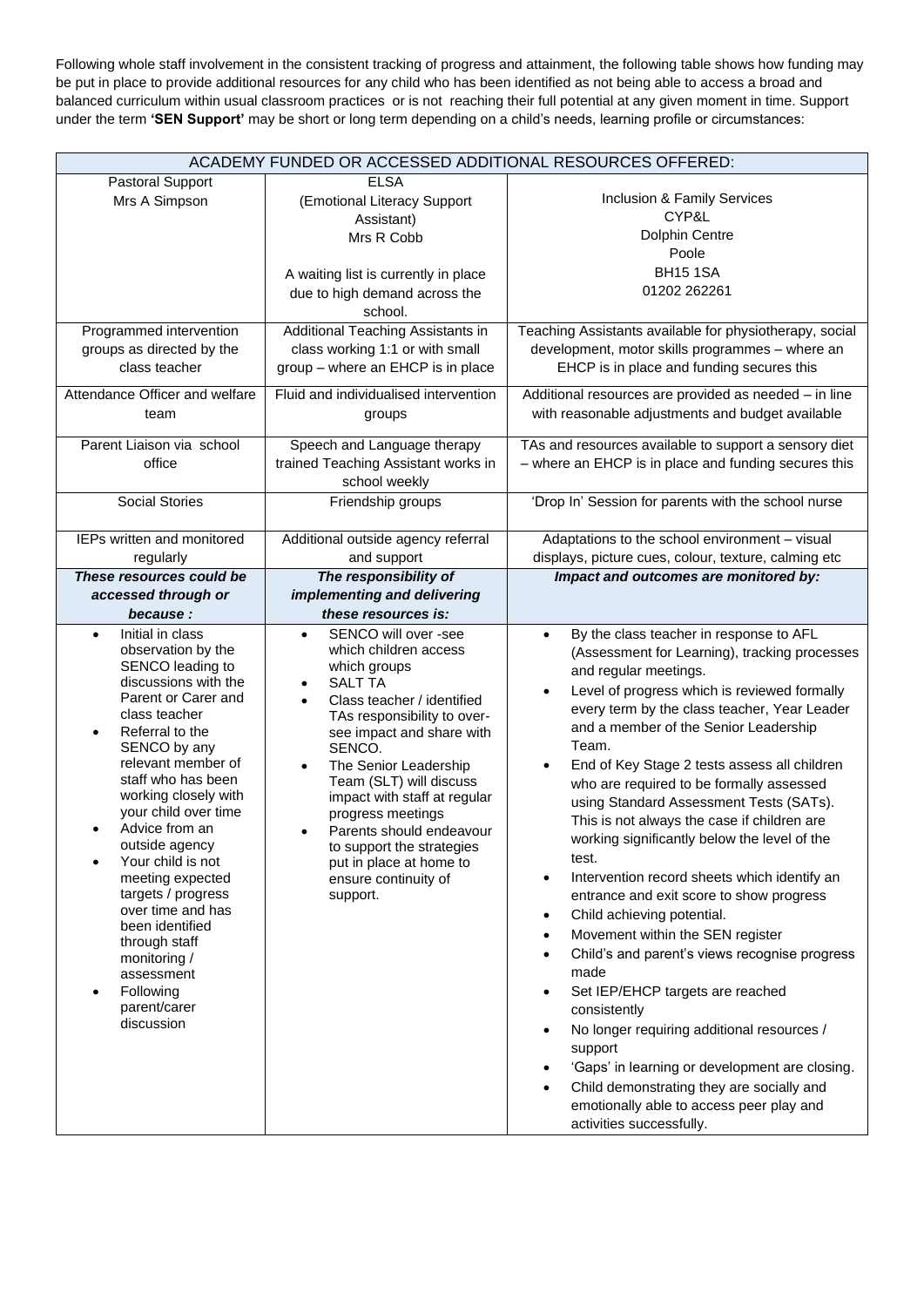### **PART 3:**

### CONSULTATION WITH PARENTS / CARERS:

How will the school let me know if they have any concerns about my child's learning in school?

- Ocean Academy endeavours to make regular contact with all parents and the class teacher will make an appointment to speak with you as soon as any concerns are raised or realised.
- The school has meetings every term between each class teacher and a senior staff member in the school to ensure all children are making good progress. If your child is not, the class teacher will contact you.
- If your child is identified as not making appropriate progress, the school will make a decision about whether to monitor this or set up an intervention group. Any decisions will be communicated to you.
- Any support necessary will be discussed with parents/carers with the class teacher and or SENCO as and when necessary. This could be via a face to face meeting, phone call or letter.
- All information from outside professionals will be discussed with parents/carers and shared via a written report. The SENCO
- will also arrange to meet with you to discuss any new assessments and ideas suggested by outside agencies for your child.
- School work and homework will be differentiated to support your child and this will be communicated via the class teacher.
- Home/school communication book where appropriate
- IEP will be shared at least x 2 per year. Parents/Carers will receive copies of these having been asked to contribute to them.
- Staff will be positioned at the pupil entrance in the mornings and at classroom doors at the end of the day where parents / carers can share any concerns or questions.

If parents or carers have any concerns or questions, please contact the following members of staff (preferably in the order shown) via the school office ; PHONE : 01202 606888 EMAIL: office@ocean-aspirations.org or at the end of the school day for a more informal chat.



Authority, Civic Centre, Poole. BH15 2RU 01202 633633 for advice.

#### Support for parents in HM Armed Forces:

Children who have been identified as having one or both parents in the armed forces will be offered the same opportunities as every other child at Ocean. Additional funding granted to the school (£310 per child) will be used to develop the social or emotional needs of the child as necessary.

Parents serving in HM Armed Forces can also access the Children's Education Advisory Service (CEAS), an information, advice and support service established specifically for Service parents. It covers any issue relating to their children's education, including SEN. More information about CEAS may be found on the CEAS website :<https://www.gov.uk/childrens-education-advisory-service>

#### TRANSITION ARRANGEMENTS:

#### **How will we support your child when they are leaving this school or moving on to another class?**

We recognise that 'moving on' can be difficult for a child with SEND or additional needs and so we take steps to ensure that any transition is as smooth as possible.

If your child is moving to Ocean Academy Poole or onto another school:

- We will contact the new school's SENCO and ensure they are aware of any special arrangements of support that needs to be made for your child. We will meet with staff from receiving infant schools to discuss your child's needs.
- We will make sure that all records are passed on or received as soon as possible adhering to strict confidentiality practices.
- We will arrange transfer meetings which will include all agencies working with the child and the parents/carers.
- We will seek the views of the child to support any questions or concerns they may have. Additional visits will be arranged for those children who find change difficult.
- We will visit the infant school where appropriate prior to your child starting at Ocean. We will make additional visits to the new school where appropriate.
- We will encourage meetings with class teachers where appropriate.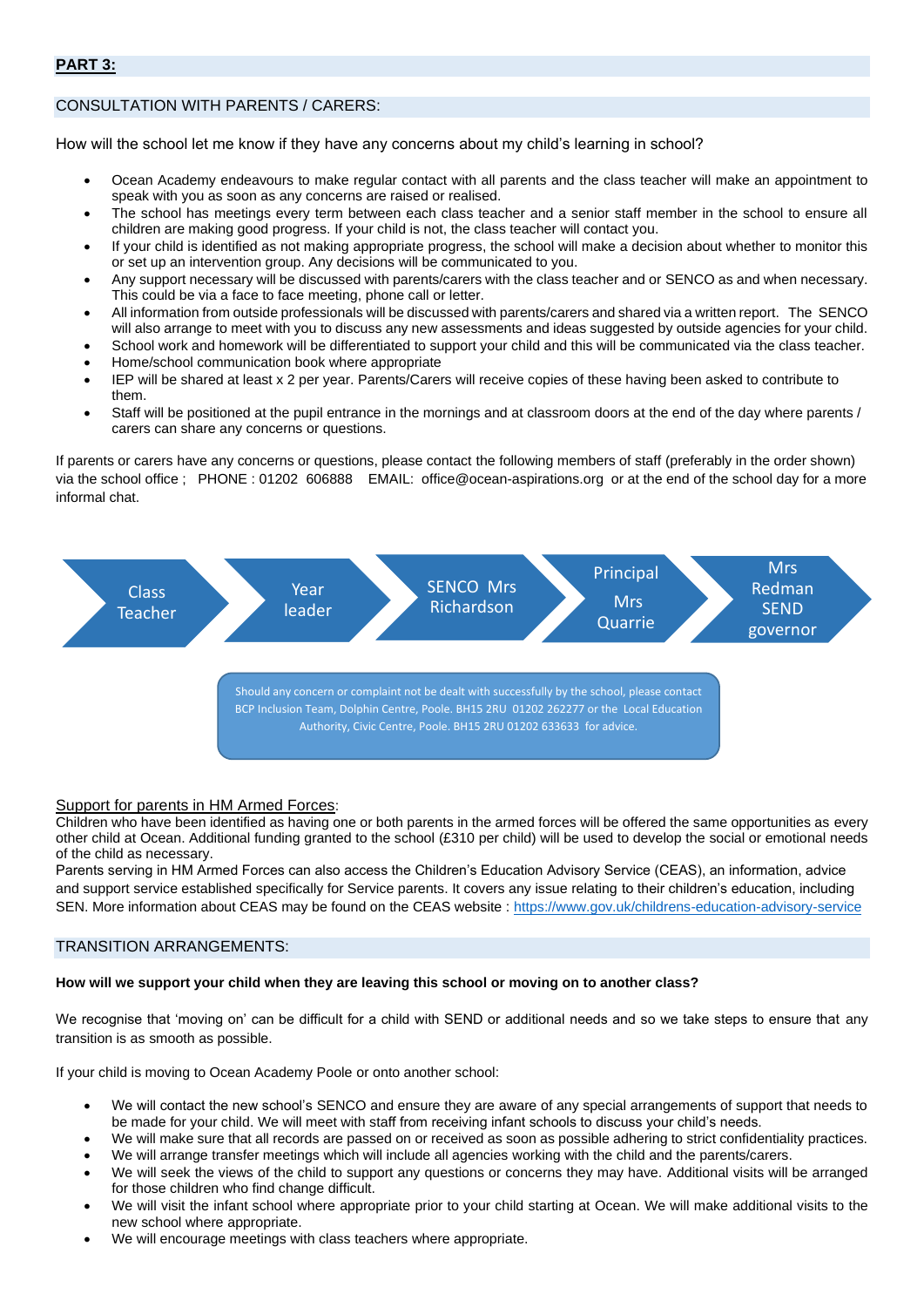When moving classes in the school:

- Information will be passed on to the new class teacher in advance.
- Where necessary, staff will make a book which will support the child to understand 'moving on'.
- Visits to the new class will be encouraged and children given the opportunity to meet new staff.
- Any resources or equipment necessary will be transferred to the new class.
- Parent/carer meetings will be encouraged.
- We will seek the views of the child, to support any questions or concerns they may have.

### **PART 4:**

### SEND DEVELOPMENT AND TRAINING THROUGHOUT 2020 - 21:

- **STAFF TRAINING:** Staff are trained on a needs led basis in response to the needs of the children already in school and for those children who will be joining school or in response to the SEND or Academy Improvement Plan. Staff may also request SEND training in areas of particular interest. Training can be school led or external training can be attended. Ocean Academy staff plan peer coaching and shared professional support to increase the skill base and knowledge across the school. Specialists in school will train staff across the school as required. Particular focus for training has been the SEND policy and practice, dyslexia, speech and language, motor skills and attachment, Quality First Teaching and Interventions. We have had specific training for staff in: PEHA, Assessment of individual needs, ELSA, bereavement, ASD and challenging behaviours. We will be including ASD and behaviour to the CPD agenda in the coming year.
- **SEND DEVELOPMENT PLAN:** We will focus on the development of the use of assessment tools to assess individual needs, establishing dyslexia friendly classrooms and training staff in effective strategies for children with Autism. The SEND Action Plan may be requested from the office. We will also be carrying out a whole academy wellness audit.

### **PART 5:**

### OUTSIDE AGENCIES INVOLVED IN SCHOOL:

- Educational Psychology Service: Local Education Authority, Civic Centre, Poole.BH15 2RU
- Inclusion Advisory Teacher, Children, Young People & Learning, Dolphin Centre, Poole, BH15 1SA
- Outreach Support**:** Longspee School, Winchelsea School, Montacute School, Mosaic, DV Outreach, Safer Schools Team Teach and Linwood Teaching School
- Parent Partnership
- School Nursing Team
- CAMHS Child and Adolescent Mental Health Service:
- Social Care: Duty Officer: 01202 735 046
- Education Welfare Officer/SAW : 01202 261980
- SALT (Speech and Language Therapy)
- **Family Outreach**
- Hearing / Vision Impaired Service
- Counselling Services and Assessments via Total Children's Therapy Wendy Joy

### **PART 6:**

### **LINKS TO ADDITIONAL INFORMATION:**

| The New SEND Code of<br>practice can be found at<br>https://www.gov.uk/governme<br>nt/publications/send-code-of-<br>practice-0-to-25 | Ocean Academy website<br>www.aatocean.org | <b>Total children's Therapy</b><br>http://www.totalchildrens<br>therapy.co.uk/ | <b>Montacute School</b><br>http://www.montacute.pool<br>e.sch.uk/ |
|--------------------------------------------------------------------------------------------------------------------------------------|-------------------------------------------|--------------------------------------------------------------------------------|-------------------------------------------------------------------|
| Longspee School                                                                                                                      | <b>Winchelsea School</b>                  | <b>Linwood Teaching</b>                                                        | <b>CAMHS</b>                                                      |
|                                                                                                                                      |                                           | School                                                                         | Poole Hospital N H S                                              |
| http://www.longspeeacade                                                                                                             | http://www.winchelseaschool.              |                                                                                | <b>Trust, Longfleet Road,</b>                                     |
| my.co.uk/                                                                                                                            | co.uk/                                    | http://www.linwoodtsa.or                                                       | Poole, BH15 2JB. 01202                                            |
|                                                                                                                                      |                                           | g.uk/send-inclusion-                                                           | 442028                                                            |
|                                                                                                                                      |                                           | support/                                                                       |                                                                   |